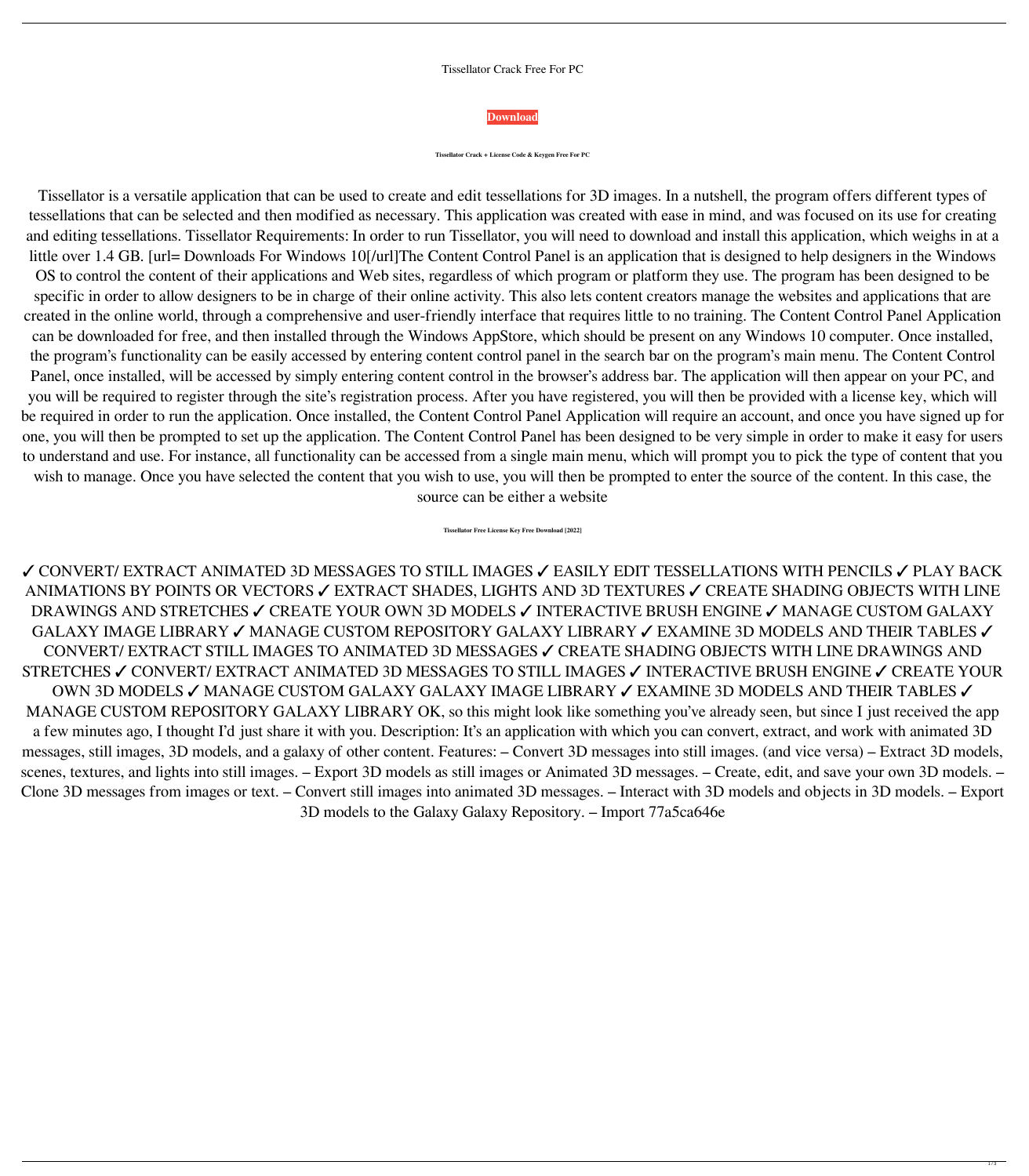**Tissellator Crack+**

Tissellator is a free and easy-to-use tessellation tool designed for creating, editing and saving custom tessellations for 2D images. Its goal is to introduce and simplify the tessellation concept for the upcoming generations of graphic designers. The app provides a set of pre-defined tessellations that can be selected, along with an assortment of tools for editing them. Saving tessellations as PNG files, with support for both filling areas and extracting tiles from the canvas The UI of the app is quite simple, with the main content being the canvas and the panel, which consist of various widgets for the different editing operations. We noticed that the tool offers both a tiled-based canvas, and an "open canvas". The tiled-based mode can be quite fun, and is a great way to get started. However, the "open canvas" mode works great and is a great way to check out all the different editing tools and apply them to the desired areas. The tiling process is quite straightforward and even allows a degree of control over the resulting grid, given that the grid-matching and interpolation algorithms have been made more interactive. As a quick way of understanding how tessellations work and what the various parameters are, we will provide a quick and simplistic explanation on how they work and what each of them is for. This should provide some insight into the way the tool is intended to be used. In a pure-functional application development, it is important to design your user interface (UI) to make it easy to use for your end users, and using quality controls is one great way to do that. Today we'll show you how to use controls for catching and displaying error messages, which will help you build more intuitive and user-friendly applications. Our example uses the asp.net MVC framework. In the following example, we will show you how to catch an invalid form input and display the error in a nice and user-friendly way. The error will be displayed as a pure, text-based error message, and the user will have an option of opening the error. You can see that in the following screenshot: As you can see in the following image, we are using a simple textbox to capture the user input. The code to handle the invalid input is quite simple. The following is the basic code we need to handle our form

**What's New In?**

-------------------------------------------------- Tissellator is a powerful app for creating and editing tessellations for your images. While in the Free version

you will only have access to pre-defined configurations, in the pro version you will have access to further customization options.

-------------------------------------------------- Features: -------------------------------------------------- • Configurable tessellations • Selectable pre-defined tessellations • Various tessellation types available, such as Conic, Double Conic, Hex, Non-conic, Triangle, or Meshed • Extraction and painting tools • Support for a variety of file types, including those from Android -------------------------------------------------- Please give feedback. Visit us on: [2017-04-06T15:59:08+05:30] [INF] [127.0.0.1] [INFO] [API] [ - / -] [API] GET /v1/image/images/image\_id [2017-04-06T15:59:08+05:30] [INF] [127.0.0.1] [INFO] [API] [ - / -] [API] GET /v1/image/images [2017-04-06T15:59:08+05:30] [INF] [127.0.0.1] [INFO] [API] [ - / -] [API] GET /v1/image/images/image\_id [2017-04-06T15:59:08+05:30] [INF] [127.0.0.1] [INFO] [API] [ - / -] [API] GET /v1/image/images [2017-04-06T15:59:08+05:30] [INF] [127.0.0.1] [INFO] [API] [ - / -] [API] GET /v1/image/image\_id [2017-04-06T15:59:08+05:30] [INF] [127.0.0.1] [INFO] [API] [ - / -] [API] GET /v1/image/images [2017-04-06T15:59:08+05:30] [INF] [127.0.0.1] [INFO] [API] [ - / -] [API] GET /v1/image/images/image\_id [2017-04-06T15:59:08+05:30] [INF] [127.0.0.1] [INFO] [API] [ - / -] [API